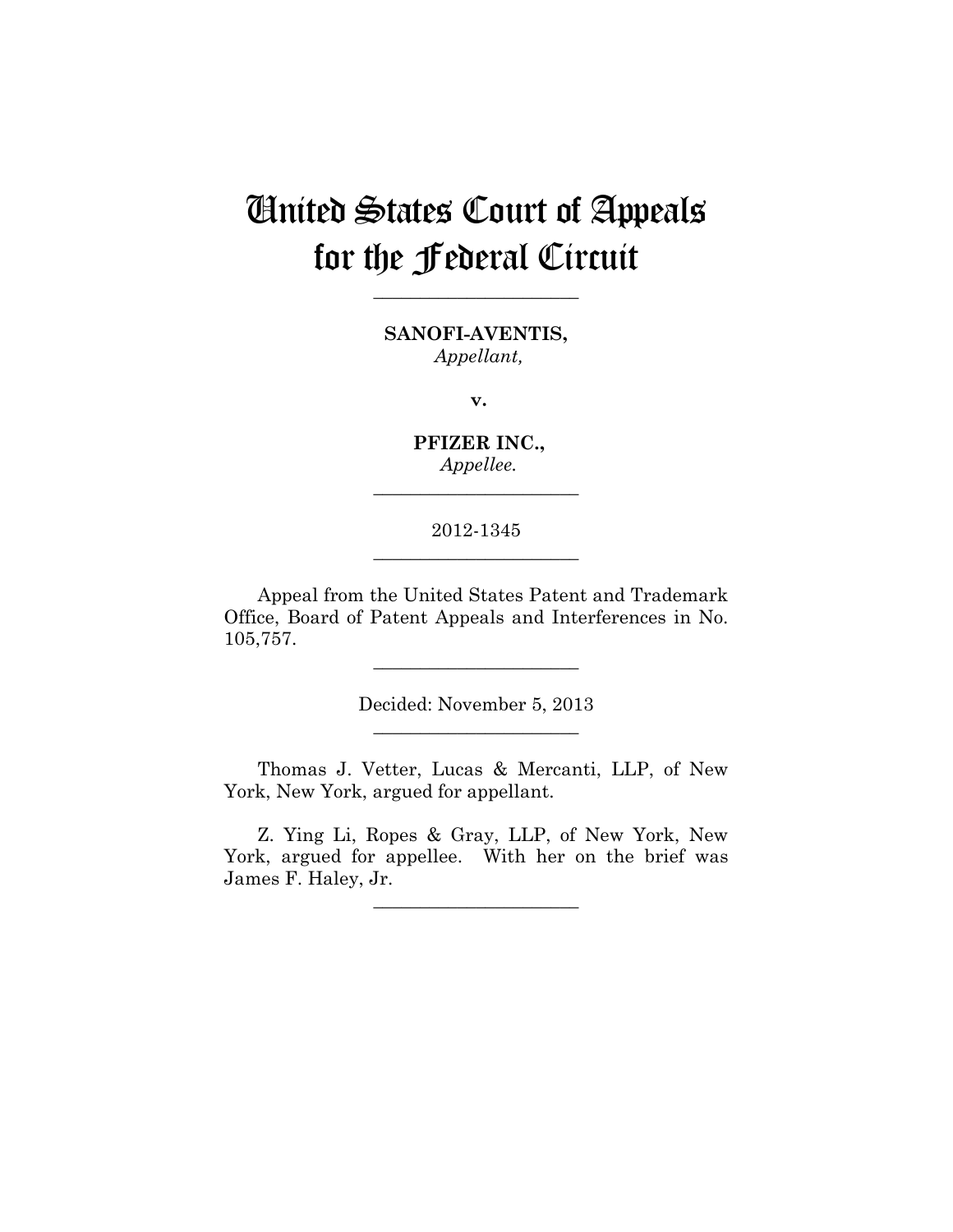## Before NEWMAN, and LOURIE, *Circuit Judges,* and DAVIS, *District Judge.*<sup>1</sup>

## NEWMAN, *Circuit Judge*.

Sanofi-Aventis ("Sanofi") appeals the decision of the United States Patent and Trademark Office ("PTO") Board of Patent Appeals and Interferences ("the Board"), 2 awarding priority of invention to Pfizer Inc. ("Pfizer") based on the following interference count:

Count 3. The isolated protein of 6,268,480 claim 4;

#### OR

The isolated polynucleotide of 5,710,023 claim 1, selection (b) (an isolated polynucleotide comprising a nucleotide sequence of SEQ ID NO:3 from nucleotide 103 to nucleotide 1242).

Nucleotides 103 to 1242 constitute the protein-encoding portion of the complementary deoxyribonucleic acid ("cDNA") for the human interleukin-13 receptor binding chain ("IL-13bc").

The parties disagree as to the dispositive question in the interference. As summarized by Pfizer, the question is "who first had in hand the actual isolated DNA of the count and appreciated its IL-13bc function." Pfizer Br. 1. As summarized by Sanofi, the question is "the date each party first knew the complete sequence" of nucleotides

 $\overline{a}$ 

<sup>&</sup>lt;sup>1</sup> The Honorable Leonard Davis, Chief Judge, United States District Court for the Eastern District of Texas, sitting by designation.

<sup>2</sup> *Sanofi-Aventis v. Pfizer Inc.*, Patent Interference No. 105,757 (Bd. Pat. App. & Int. Jan. 5, 2012). Pfizer was substituted for Genetics Institute as the real party in interest.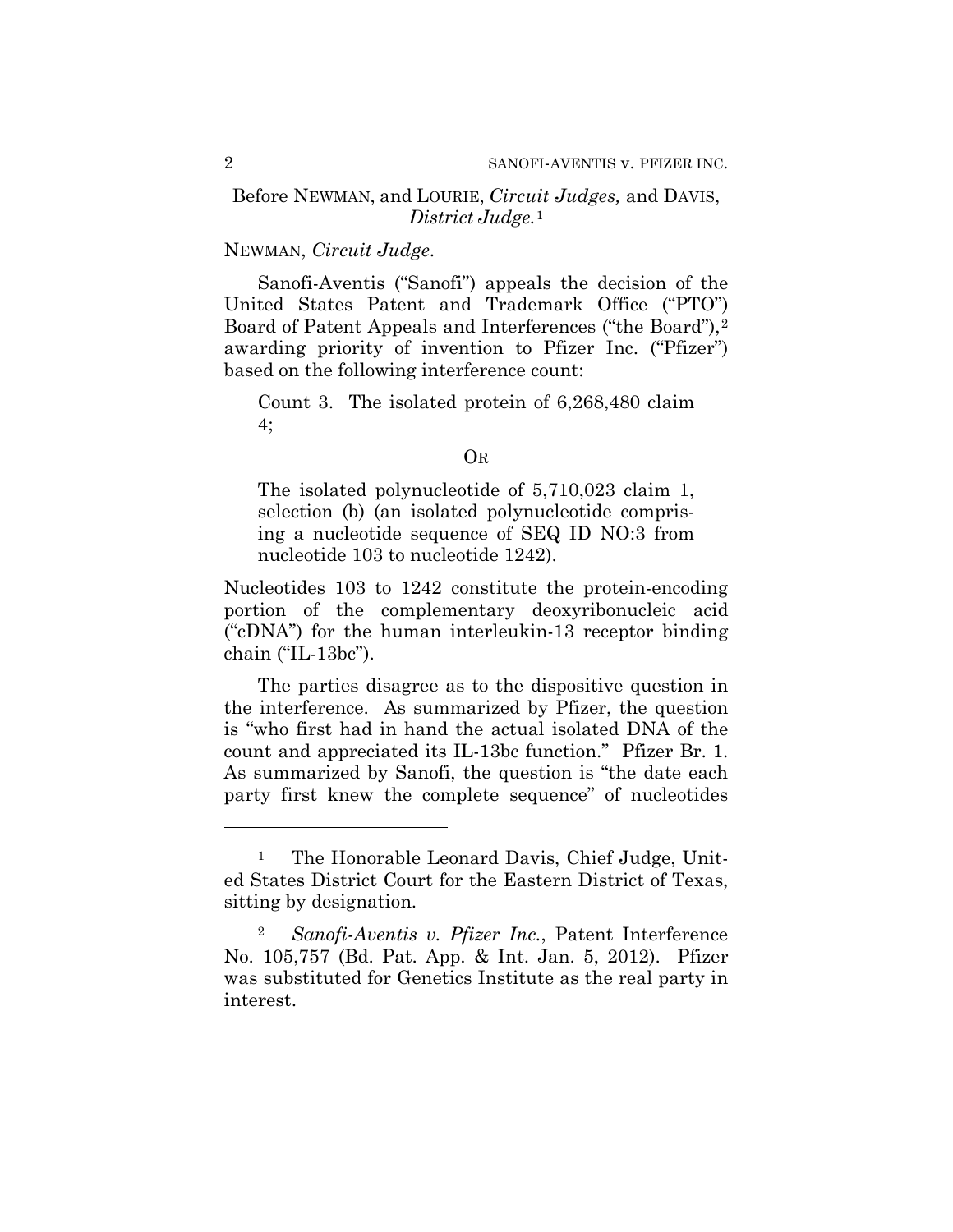103 to 1242. Sanofi Br. 4. The Board agreed with Pfizer that possession and appreciation of the actual isolated DNA is the dispositive question for priority of conception for an interference count directed to the isolated DNA, and on that basis awarded priority to Pfizer.

#### **BACKGROUND**

IL-13 is a regulatory molecule called a cytokine. Cytokines function by interacting with cytokine receptors located on target cells. The subject of this patent interference is a DNA polynucleotide that encodes the protein binding chain of the IL-13 receptor. Both Sanofi and Pfizer were conducting research in this field of scientific endeavor, for therapeutic and diagnostic purposes, and both Sanofi and Pfizer discovered and filed patent applications directed to the polynucleotide encoding the relevant IL-13 binding chain.

In accordance with the applicable law, $3$  the patent is awarded to the first party to conceive and reduce to practice the invention represented by the interference count. *See Cooper v. Goldfarb*, 154 F.3d 1321, 1327 (Fed. Cir. 1998) ("[P]riority of invention goes to the first party to reduce an invention to practice unless the other party can show that it was the first to conceive of the invention and that it exercised reasonable diligence in later reducing that invention to practice."). This law is implemented in accordance with rules and precedent, administered by the PTO Board ("Board"). On appeal to the Federal Circuit, we review the Board's rulings of law for correctness, and factual findings for support by substantial evidence. *See Dawson v. Dawson*, 710 F.3d 1347, 1353 (Fed. Cir. 2013) ("The issue of conception turns in large

 $\overline{a}$ 

<sup>3</sup> The America Invents Act ("AIA"), Pub. L. No. 112- 29, obviated patent interferences. Pursuant to AIA  $\S3(n)(2)(A)$ , this interference remains governed by the prior laws.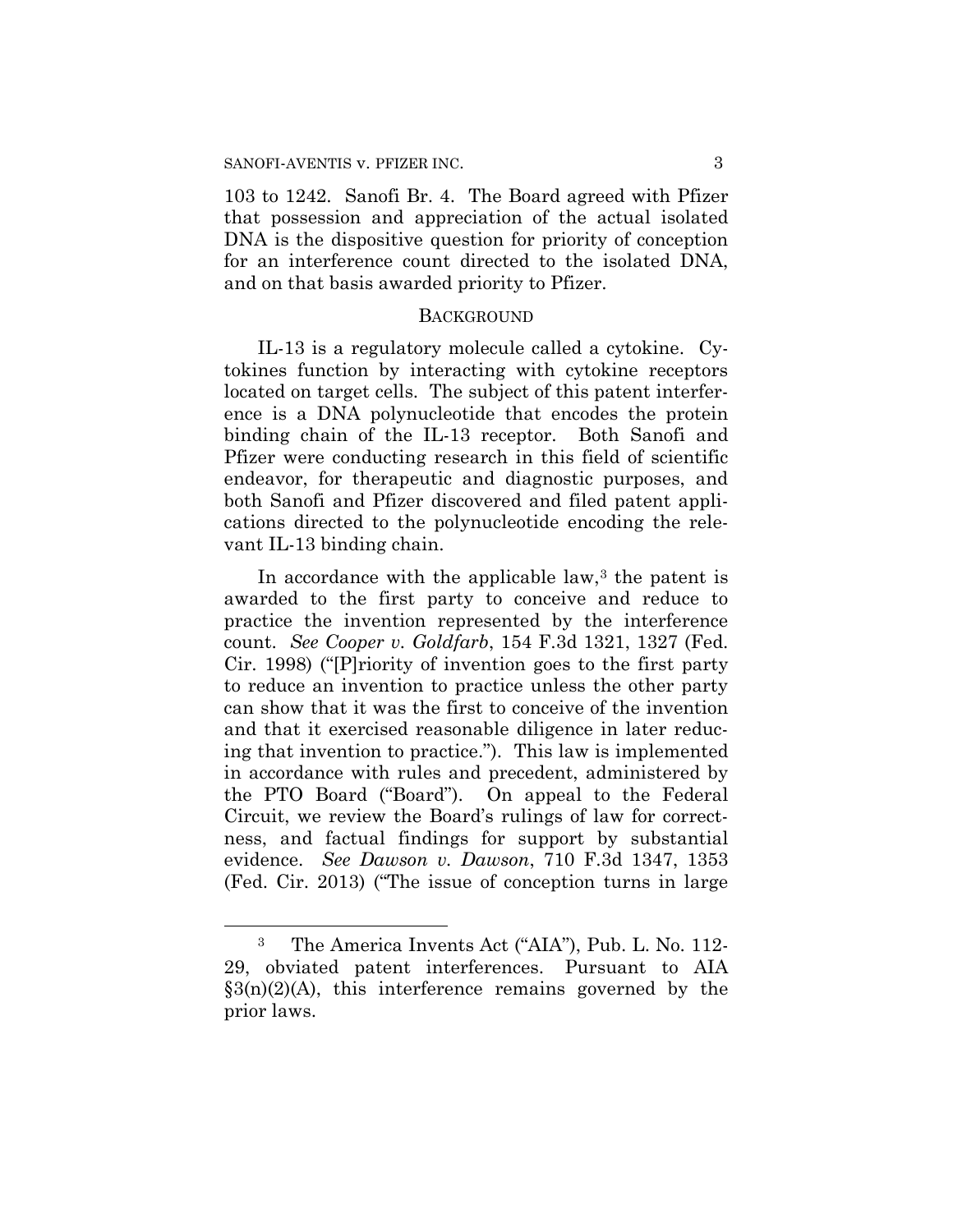part on the facts, and we review the Board's many factual findings in this case for substantial evidence.").

Sanofi was awarded the benefit of its December 6, 1995 priority date. Pfizer's filing date is March 1, 1996; Pfizer thus bore the burden of proving a date of conception earlier than the Sanofi benefit date. Pfizer presented documentary and testimonial evidence that it had isolated and identified the desired cDNA before the Sanofi benefit date. However, due to sequencing errors, Pfizer did not then have a completely accurate analysis of the entire nucleotide sequence. The Board found that Pfizer had "the claimed polynucleotide in hand with some additional identifying information including at least a partial sequence," and ruled that Pfizer "established conception and actual reduction to practice of a polynucleotide within the scope of count 3" before the Sanofi benefit date. Bd. Op. at 17.

On appeal, Sanofi argues that Pfizer cannot be credited with conception because although Pfizer's sequence analysis before the Sanofi date was correct as to 1135 of the 1143 nucleotides, the analysis was in error as to eight nucleotides. The Board found that Pfizer corrected this analysis by February 7, 1996. The Pfizer patent application filed on March 1, 1996 contained the correct analysis. Sanofi argues that conception of the claimed cDNA could not be established for priority purposes until the fully correct nucleotide sequence was determined, because the interference count is directed to the isolated polynucleotide. Sanofi argues that until Pfizer had correctly analyzed the polynucleotide, neither conception nor reduction to practice could occur. Sanofi states that Federal Circuit precedent requires the full and correct nucleotide sequence to establish conception, because reduction to practice, whether actual or constructive, requires the full and correct nucleotide sequence.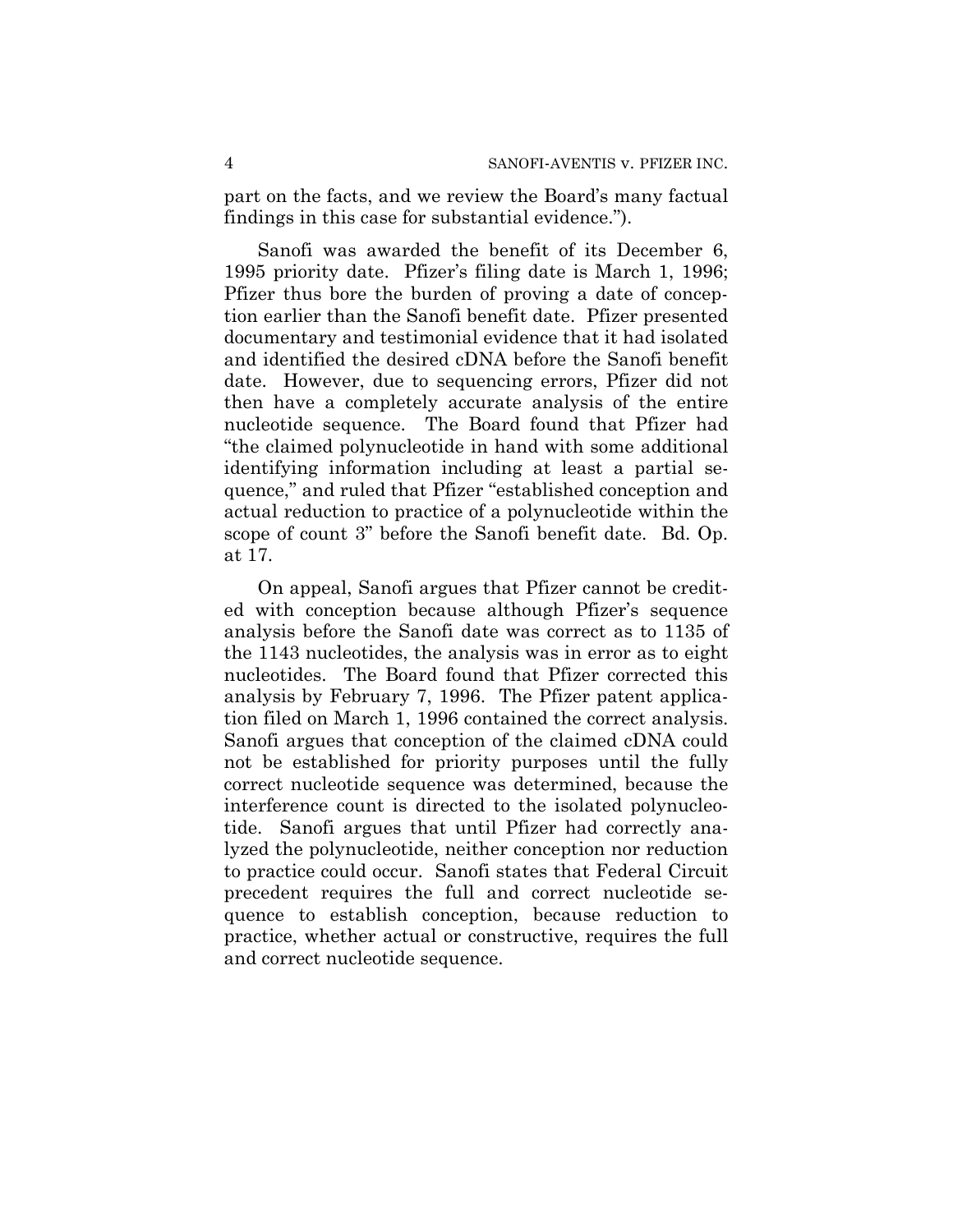The Board did not share Sanofi's view of law and precedent. The Board held that Pfizer had established conception of the subject matter of the count when it selected, isolated, and obtained the desired IL-13bc fulllength polynucleotide and verified that it was the desired product, regardless of whether the fully correct sequencing of the polynucleotide was complete. Sanofi argues on this appeal that the Board erred in law.

#### **DISCUSSION**

As junior party with the burden of proof, Pfizer presented evidence of its research with murine and human IL-13 starting in early 1995. The Board found that coinventor Lori Fitz performed binding assays with commercially supplied human IL-13 in conjunction with recombinant murine IL-13bc protein fused to an antibody fragment known as the Fc domain. Ms. Fitz verified that the murine IL-13bc protein bound human IL-13 and that the interaction was specific, conducting experiments that showed that the protein could be blocked with excess murine IL-13bc fusion protein or with anti-human IL-13 antibody.

After isolating the murine IL-13bc, by October 16, 1995 Pfizer scientists isolated the human IL-13bc, called clone 11, from a human cDNA library. Co-inventor Matthew Whitters testified that he aligned the sequence of clone 11 with the respective sequences of the murine IL-13bc, and summarized his conclusions:

[G]iven the size of the clone 11 insert (it corresponded to the mouse A25 full-length clone [*i.e.*, murine IL-13bc]), the significant sequence identity and similarity between the amino acid sequence deduced from the nucleotide of the 5' end of the cDNA of the clone 11 insert and the mouse A25 protein, the identification of the 5' end of the cDNA and the confirmation that it encoded the Nterminus of the protein and the fact that the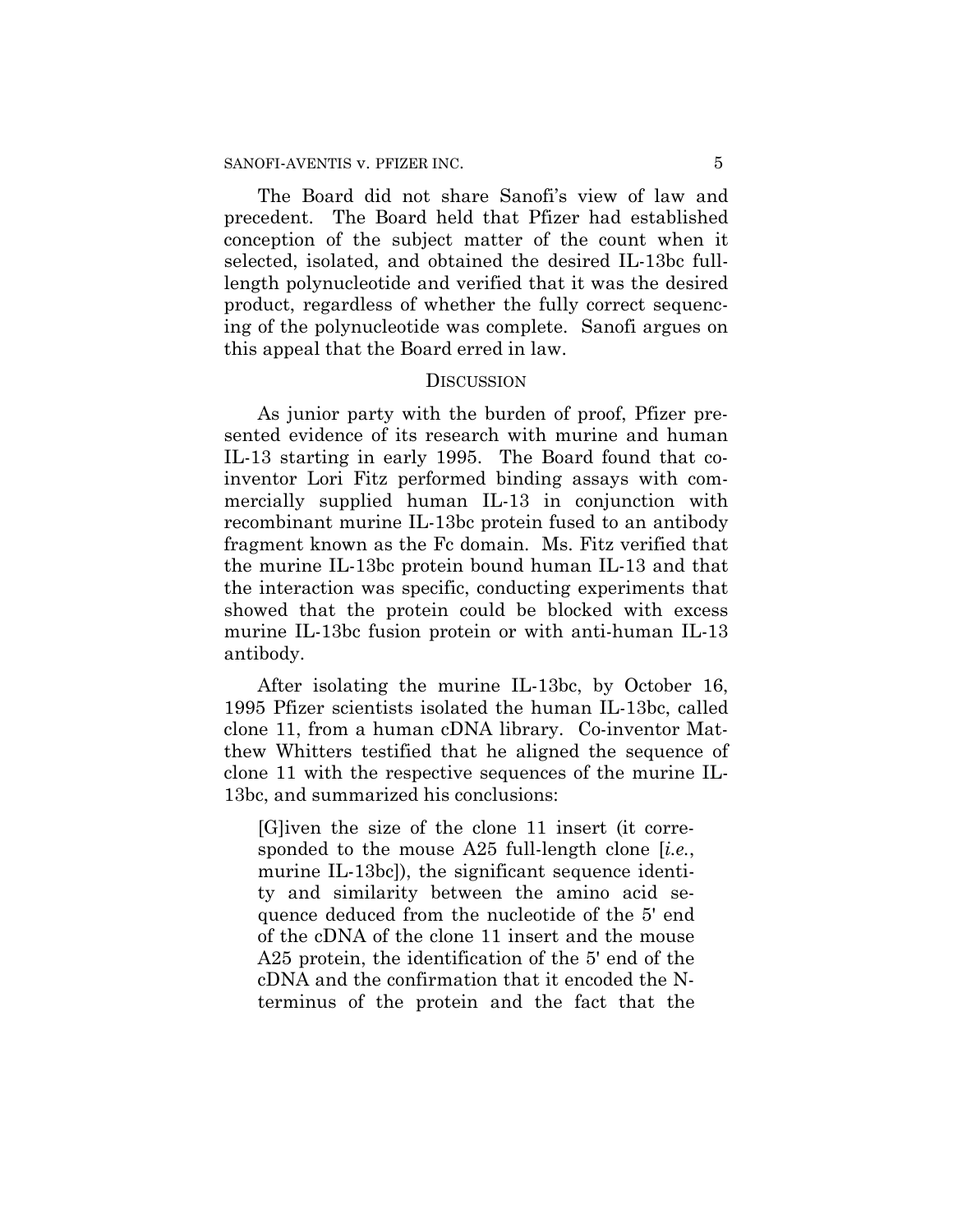cDNA contained the 3' end of the coding sequence, on October 25, 1995, I was highly confident, and virtually positive, that the clone 11 insert contained the full-length nucleic acid coding sequence for the human homolog of the mouse A25 protein.

Whitters Decl. 6, Feb. 25, 2011. Mr. Whitters also testified that on November 15, 1995 he was provided with a computer printout of the nucleotide sequence of clone 11, and the next day he was provided with the deduced amino acid sequence encoded by that clone. He testified that the nucleotide sequence and amino acid sequence were checked for errors by comparison with the sequences for additional human IL-13bc products that Pfizer had isolated from its cDNA library.

Whitters testified that for the polynucleotide sequence eight possible errors were found out of 1143 nucleotides, and that the encoded amino acid sequence was correct for 379 out of 380 residues. He testified that correction of these sequences was completed by December 12, 1995 and confirmed by February 7, 1996.

It was not disputed that clone 11 was the desired product. Pfizer argued that its initial sequence was 99.3% accurate, and that the sequencing errors were routinely detected and corrected. The Board held that Pfizer had established conception and reduction to practice before the Sanofi benefit date.

Sanofi argues that as a matter of law Pfizer did not have a complete conception until Pfizer had the full correct nucleotide sequence, citing Federal Circuit precedent including *Amgen Inc. v Chugai Pharmaceutical Co.*, 927 F.2d 1200 (Fed. Cir. 1991). *Amgen* does not support Sanofi's position. The court in *Amgen* held that when "an inventor is unable to envision the detailed constitution of a gene" there may nonetheless be conception and reduction to practice of the gene when the inventor is in possession of the gene and a method for its preparation, *i.e.*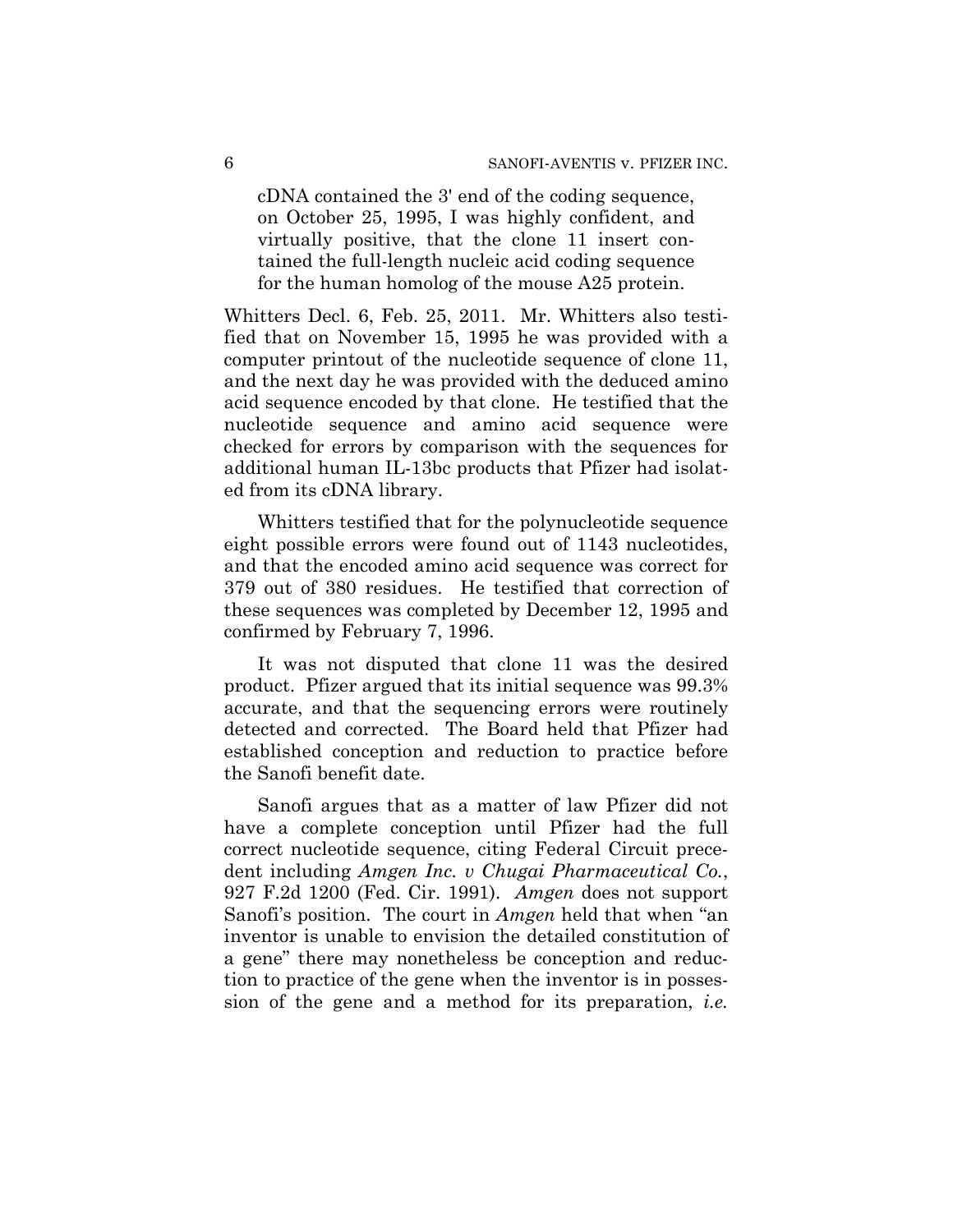"after the gene has been isolated," accompanied by knowledge of "other characteristics sufficient to distinguish it from other genes." *Amgen*, 927 F.2d at 1206. The Pfizer activity meets these criteria.

Sanofi argues that *Fiers v. Revel*, 984 F.2d 1164 (Fed. Cir. 1993) established a *per se* rule that conception of an isolated DNA requires the full and correct nucleotide sequence, and that this court limited Fiers to the filing date of his application that described the complete nucleotide sequence, and no earlier conception date. Sanofi states that this court recognized that "conception of DNA, like conception of any chemical substance, requires a definition of that substance other than by its functional utility" and that "[c]onception of a substance claimed *per se* without reference to a process requires conception of its structure, name, formula, or definitive chemical or physical properties." Sanofi Br. 17-18, quoting *Fiers*, 984 F.2d at 1169. Sanofi states that in *Burroughs Wellcome Co. v. Barr Laboratories, Inc.*, 40 F.3d 1223, 1229 (Fed. Cir. 1994) this court clarified that *Fiers* requires knowledge of the complete nucleotide sequence as a condition of conception. Sanofi argues that Pfizer did not have a "definite and permanent idea" of the complete and operative invention, as required by *Hybritech Inc. v. Monoclonal Antibodies, Inc.*, 802 F.2d 1367, 1376 (Fed. Cir. 1986).

The Board held that Pfizer met the requirements of precedent. The Board found that Pfizer had isolated clone 11 and appreciated that it encoded the full-length human IL-13bc, had identified clone 11's structural characteristics, and had correctly analyzed over 99% of the nucleotide sequence. The Board found that the inventors had obtained the operative DNA and had described the method for obtaining it. It is not disputed that the Pfizer scientists had isolated and obtained the IL-13bc DNA; the issue is whether conception is negated because the nucleotide sequence was not corrected until after the Sanofi benefit date of December 6, 1995.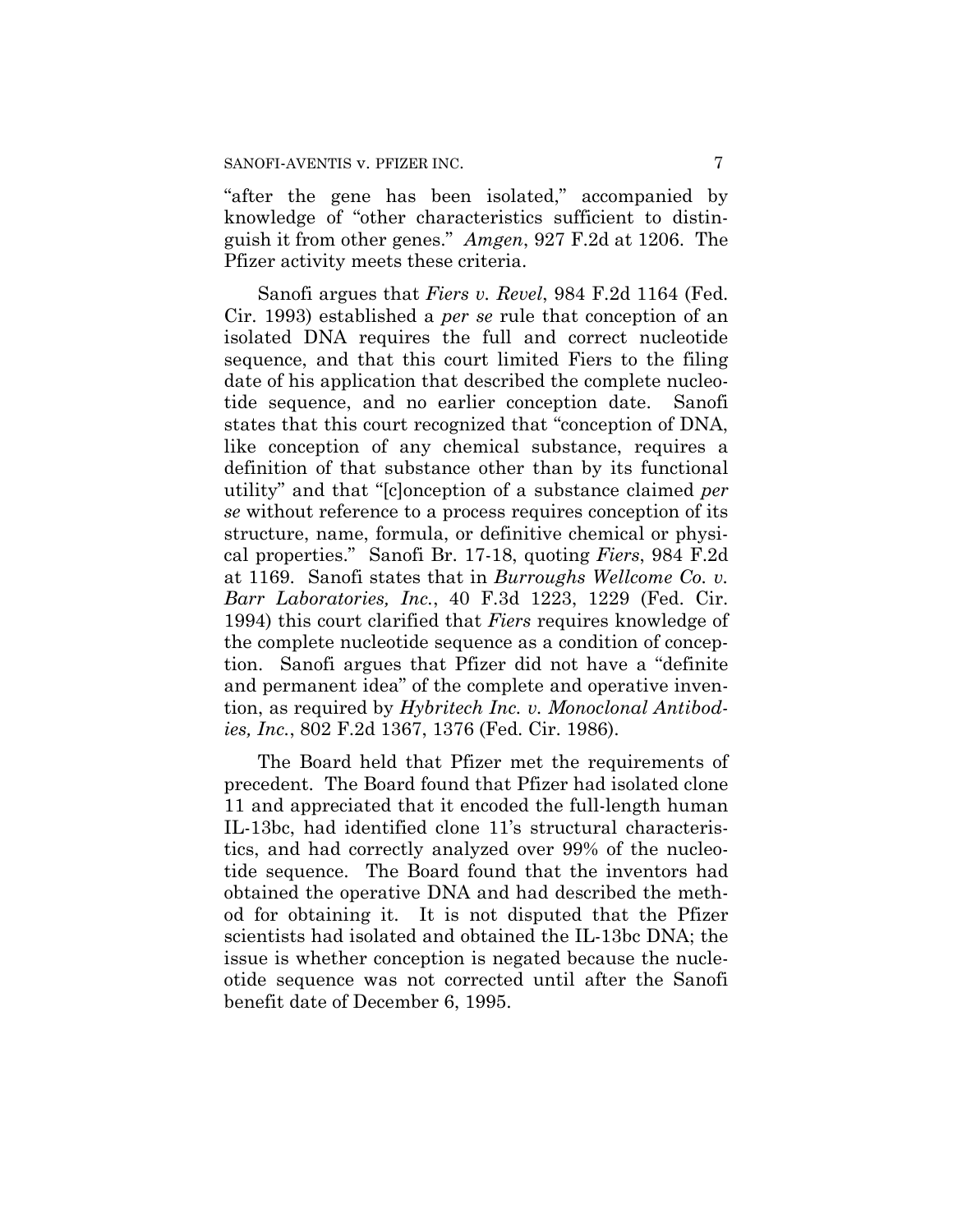The Board distinguished *Fiers* and *Amgen* as holding that conception and reduction to practice did not occur until the gene was isolated, for in those cases neither structure nor definitive properties had been established for the isolated gene. Bd. Op. at 16. *Burroughs Wellcome* did not change these requirements, in holding that conception requires that the claimed DNA is possessed as a physical embodiment. Knowledge of the specific nucleotide sequence was not required in *Burroughs Wellcome*.

The Board elaborated that in this precedent the issue was not identification of the operative DNA by full nucleotide analysis, but isolation of the operative DNA and identification by distinguishing properties of the isolate. *Amgen*, 927 F.2d at 1206; *Fiers*, 984 F.2d at 1169. *Amgen* and *Fiers* did not hold, as Sanofi asserts, that conception requires the complete and correct sequencing of the isolated DNA; the court instead referred to "whatever characteristics sufficiently distinguish it." *Amgen*, 927 F.2d at 1206*.* The Board was not persuaded by Sanofi's argument that since the interference count is in terms of the nucleotide structure, Pfizer could not be credited with conception of the IL-13bc product until it knew the complete correct nucleotide sequence. Thus the Board held that Pfizer had achieved conception and reduction to practice before the Sanofi benefit date.

Precedent illustrates a variety of circumstances in which this requirement was met although the complete nucleotide sequence was not known. In *Enzo Biochem, Inc. v. Gen-Probe Inc.*, 323 F.3d 956 (Fed. Cir. 2002) this court upheld claims for certain DNA probes that were made available by deposit in a public depository, as provided by the Rules and PTO practice, although the nucleotide sequence had not been determined. In *University of New Mexico v. Knight,* 321 F.3d 1111, 1122 (Fed. Cir. 2003), the court explained that "a chemical structure is simply a means of describing a compound; it is not the invention itself." The court stated in *In re Wallach*, 378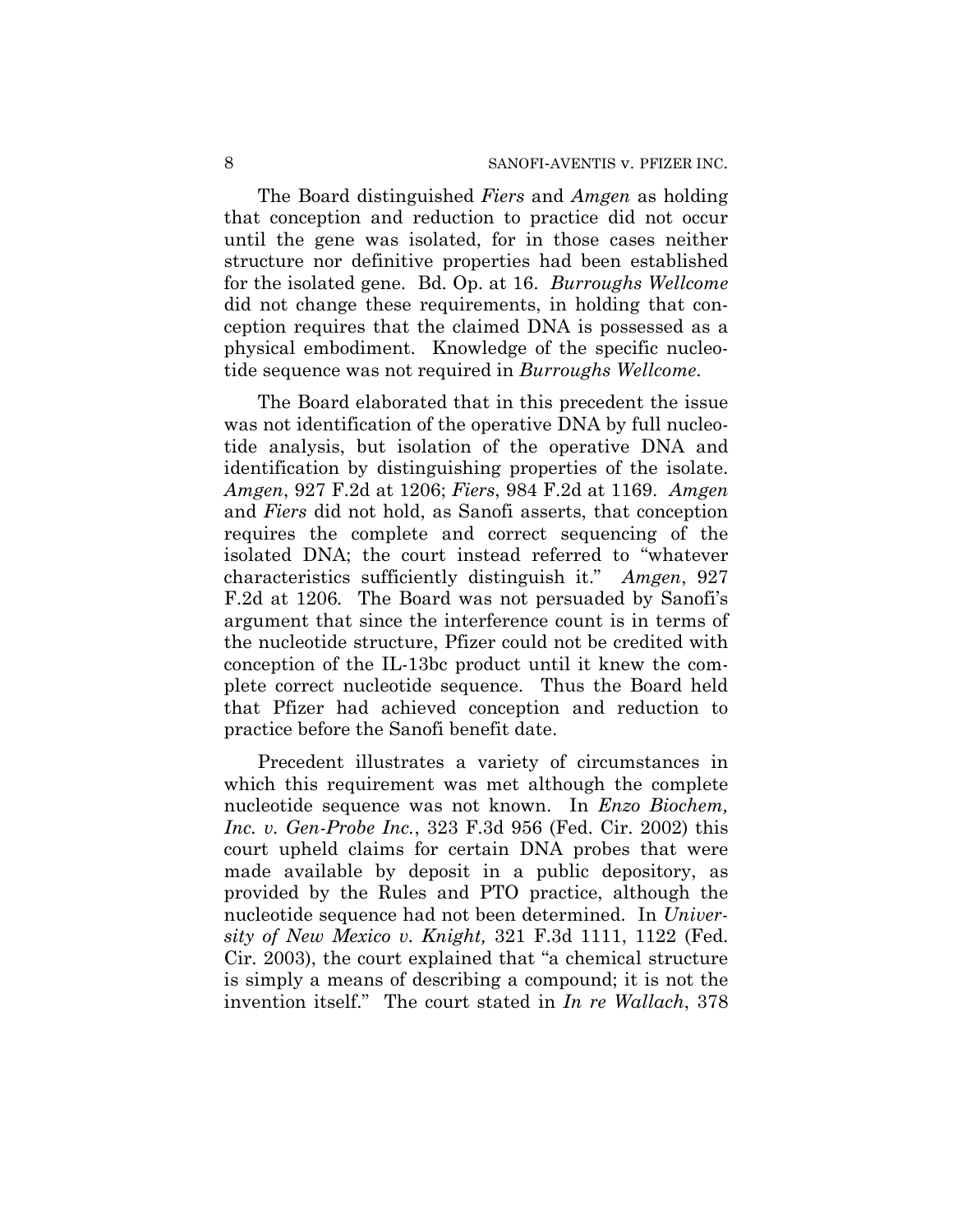F.3d 1330, 1333 (Fed. Cir. 2004) that when a protein was described by a partial amino acid sequence in addition to other characteristics sufficient to identify it, the inventors were in possession of the protein.

We conclude that the Board correctly based conception and reduction to practice on the possession of the isolated DNA segment that was shown to have the desired properties. When the subject matter is a DNA segment, conception requires possession and appreciation of the DNA segment that is claimed. *See Invitrogen Corp. v. Clontech Labs., Inc.*, 429 F.3d 1052, 1063-64 (Fed. Cir. 2005) ("[C]onception requires that the inventor appreciate that which he has invented. . . . The priority determination requires evidence that the inventor actually first made the invention, and that he understood his creation to have the features that comprise the inventive subject matter at bar."). The Board found that Pfizer had successfully searched for and isolated the IL-13bc DNA segment, and possessed and appreciated the isolated IL-13bc DNA before the Sanofi benefit date.

Discussing the consequences of Pfizer's flawed sequence analysis that was corrected after the Sanofi priority date, the Board stated that "[f]or proteins and polynucleotide species, a sequence is the gold standard for identifying species with precision . . . . It does not, however, thereby follow that a sequence is the only way to identify the composition precisely." Bd. Op. at 15. Upon selecting, isolating and characterizing clone 11 Pfizer was "able to define [the IL-13bc] so as to distinguish it from other materials, and to define how to obtain it." *Amgen*, 927 F.2d at 1206. The Board's findings are supported by substantial evidence.

On these findings, the Board held that Pfizer had conceived and reduced to practice the isolated polynucleotide of Count 3 before the Sanofi benefit date. We conclude